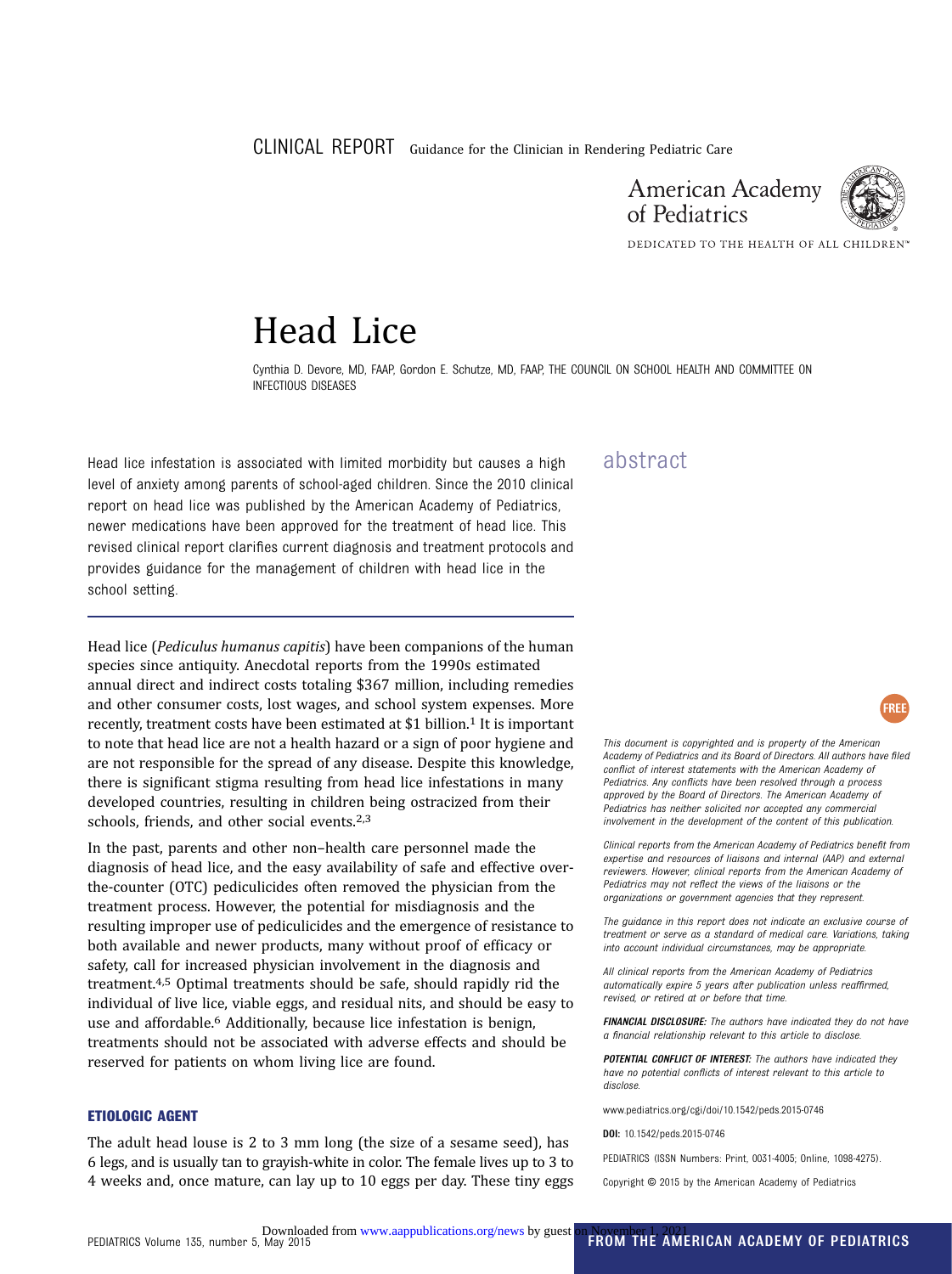are firmly attached to the base of the hair shaft within approximately 4 mm of the scalp with a gluelike substance produced by the louse. Viable eggs camouflaged with pigment to match the hair color of the infested person often are seen more easily at the posterior hairline. Empty egg casings (nits) are easier to see because they appear white against darker hair. (Note that some experts refer to "eggs" as containing the developing nymph and use "nits" to refer to empty egg casings; others use the term "nits" to refer to both eggs and the empty casings). The eggs are incubated by body heat and typically hatch in 8 to 9 days, but hatching can vary from 7 to 12 days depending on whether the ambient climate is hot or cold. Once it hatches, a nymph leaves the shell casing and passes through a total of 3 nymph stages (instars) during the next 9 to 12 days before reaching the adult stage. The female louse can mate and begin to lay viable eggs approximately 1.5 days after becoming an adult. If not treated, the cycle repeats itself approximately every 3 weeks.7

The louse feeds by injecting small amounts of saliva, which has vasodilatory and anticoagulation properties, into the scalp, allowing the louse to suck tiny amounts of blood every few hours. Pruritus results from sensitization to components of the saliva. With a first case of head lice, pruritus may not develop for 4 to 6 weeks, because it takes that amount of time for sensitivity to result.

Head lice usually survive for less than 1 day away from the scalp, and their eggs cannot hatch at temperatures lower than those near the scalp.<sup>8</sup>

# EPIDEMIOLOGY

In the United States, reliable data on prevalence of head lice are not available.9 All socioeconomic groups are affected, and infestations are seen throughout the world. Head lice infestation is not significantly

influenced by hair length or by frequent brushing or shampooing.

# **TRANSMISSION**

Lice do not hop or jump; they can only crawl, and pets do not play a role in the transmission of human lice.9 However, there are reports that combing dry hair can build up enough static electricity to physically eject an adult louse from an infested scalp for a distance of 1 m.<sup>10</sup> In most cases, transmission occurs by direct contact.9,11 Indirect spread through contact with personal belongings of an infested individual (combs, brushes, hats) is much less likely to occur.<sup>12</sup> Lice found on combs are likely to be injured or dead,<sup>13</sup> and a louse is not likely to leave a healthy head unless there is a heavy infestation.14 In 1 study, live lice were found on only 4% of pillowcases used by infested volunteers.15 Thus, the major focus of control activities should be to reduce the number of lice on the head and to lessen the risks of head-to-head contact.

# **DIAGNOSIS**

Identification of eggs (nits), nymphs, or adult lice with the naked eye establishes the diagnosis. This can be difficult sometimes because lice avoid light and can crawl quickly. Studies have revealed that diagnosis of infestation by using a louse comb is quicker and more efficient.16 Some experts have suggested using a lubricant (water, oil, or conditioner) to "slow down" the movement of lice and eliminate the possibility of static electricity.17 Tiny eggs may be easier to spot at the nape of the neck or behind the ears, within 1 cm of the scalp. It is important not to confuse eggs or nits, which are firmly affixed to the hair shaft, with dandruff, hair casts, or other hair debris, which are not. It is also important not to confuse live eggs with dead or empty egg cases (nits). Many presumed "lice" and "nits" submitted by physicians,

nurses, teachers, and parents to a laboratory for identification were found to be artifacts, such as dandruff, hairspray droplets, scabs, dirt, or other insects (eg, aphids blown by the wind and caught in the hair).<sup>5</sup> In general, eggs found more than 1 cm from the scalp are unlikely to be viable, although some researchers in warmer climates have found viable eggs farther from the scalp.8

# **PREVENTION**

It is unlikely that all head lice infestations can be prevented, because young children come into head-to-head contact with each other frequently. It is prudent for children to be taught not to share personal items, such as combs, brushes, and hats, but one should not refuse to wear protective headgear because of fear of head lice. In environments where children are together, infested children should be treated promptly to minimize spread to others. Regular surveillance by parents is one way to detect and treat early infestations, thereby preventing the spread to others.

# TREATMENT

Never initiate treatment unless there is a clear diagnosis with living lice. The ideal treatment of lice should be safe, free of toxic chemicals, readily available without a prescription, easy to use, effective, and inexpensive. Local patterns of resistance (if known), ease of use, and cost (Table 1) also are considerations when choosing a treatment choice. Published reviews of available efficacy studies and comparative trials of pediculicides have used different inclusion criteria and reached different conclusions.18–<sup>20</sup> A Cochrane review concerning pediculicides has a substantial update under way, because previous reviews were conducted before the development of drug resistances.<sup>21</sup>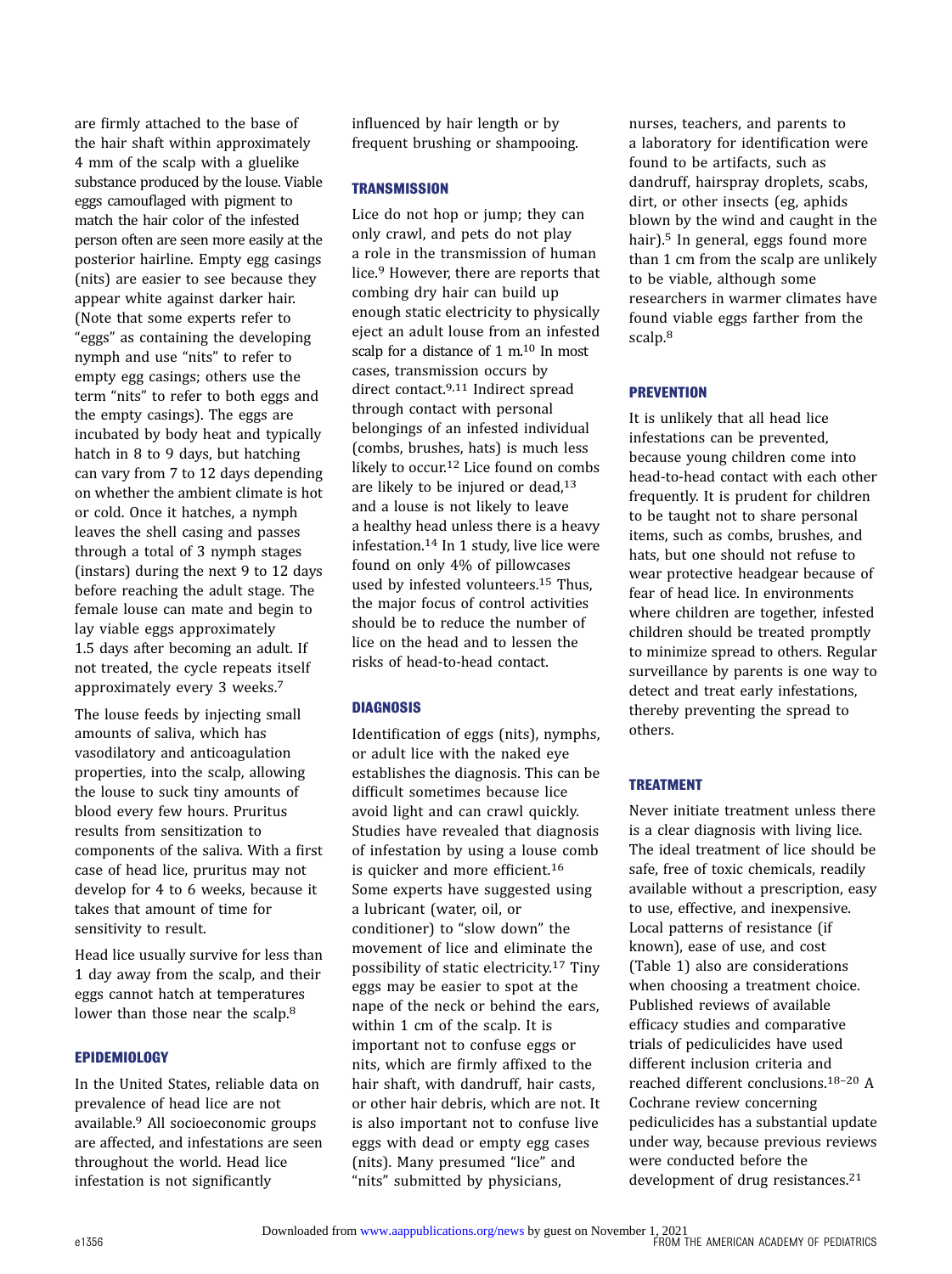TABLE 1 Topical Pediculicides for the Treatment of Head Lice in the United States

| Product                                  | Availability | Cost Estimate |
|------------------------------------------|--------------|---------------|
| Permethrin 1% lotion (Nix)               | OTC.         | \$            |
| Pyrethrins + piperonyl butoxide (Rid)    | OTC.         | \$            |
| Malathion 0.5% (Ovide)                   | Prescription | \$\$\$\$      |
| Benzyl alcohol 5% (Ulesfia) <sup>a</sup> | Prescription | \$\$-\$\$\$\$ |
| Spinosad 0.9% suspension (Natroba)       | Prescription | \$\$\$\$      |
| Ivermectin 0.5% lotion (Sklice)          | Prescription | \$\$\$\$      |

Adapted from refs 18, 40.

 $$$ , <\$25; \$\$, \$26–\$99; \$\$\$, \$100–\$199; \$\$\$\$, \$200–\$299.

a Cost varies based on the length of the hair and the number of bottles of medication required.

The guidance in this report is intended for use by pediatricians and other practitioners in the United States. The Canadian Pediatric Society recently updated its position statement on head lice infestation.22 Pediatricians who work in other countries, especially developing countries in which head lice are naive to pediculicides, should use products or methods that are most economical, effective, and safe. The following products and methods can be effective for treating head lice.

#### Pediculicides

#### Permethrin (1%)

Permethrin has been the most studied pediculicide in the United States and is the least toxic to humans.18 Introduced in 1986 as a prescription-only treatment, 1% permethrin lotion was approved for OTC use in 1990 and is marketed as a "creme rinse" (Nix; Insight Pharmaceuticals, Trevose, PA). One percent permethrin lotion is one of the drugs available to treat head lice.23 Permethrin is a synthetic pyrethroid with extremely low mammalian toxicity. Reported adverse effects include pruritus, erythema, and edema. Permethrin is less allergenic than pyrethrins and does not cause allergic reactions in individuals with plant allergies. The product is applied to damp hair that is first shampooed with a nonconditioning shampoo and then towel dried. It is left on for 10 minutes and then rinsed off. Permethrin leaves a residue on the hair that is designed to kill nymphs emerging from the 20% to 30% of

eggs not killed with the first application.24 However, conditioners and silicone-based additives present in almost all currently available shampoos impair permethrin adherence to the hair shaft and reduce its residual effect.<sup>6</sup> Although many repeat the application sometime between day 7 to 10 after treatment if live lice are seen, new evidence based on the life cycle of lice suggests that retreatment at day 9 is optimal.6,25 An alternate treatment schedule on days 0, 7, and 13 to 15 has been proposed on the basis of the longest possible life cycle of lice for this and other nonovicidal agents (eg, pyrethrins plus piperonyl butoxide).26 Resistance to 1% permethrin has been reported,6,27–<sup>30</sup> but its prevalence is unknown.

#### Pyrethrins Plus Piperonyl Butoxide

Manufactured from natural extracts from the chrysanthemum, pyrethrins are formulated with piperonyl butoxide (eg, RID; Bayer HealthCare LLC, Whippany, NJ) and are available OTC. Pyrethrins are neurotoxic to lice but have extremely low mammalian toxicity. Pyrethrins should be avoided in people who are allergic to chrysanthemums. The labels warn against possible allergic reaction in patients who are sensitive to ragweed, but modern extraction techniques minimize the chance of product contamination, and reports of true allergic reactions have been rare.31 These products are available in shampoo or mousse formulations that are applied to dry hair and left on for 10 minutes before rinsing out. No residual pediculicidal activity remains

after rinsing. In addition, none of these natural pyrethrins are totally ovicidal (newly laid eggs do not have a nervous system for several days); 20% to 30% of eggs remain viable after treatment,<sup>24</sup> which necessitates a second treatment to kill newly emerged nymphs hatched from eggs that survived the first treatment. Suggested retreatment with these products is similar to permethrin (1%) described previously.26 Although pyrethrins were extremely effective when introduced in the mid-1980s, recent study results have indicated that efficacy has decreased substantially because of development of resistance.4 The prevalence of resistance has not been systematically studied but seems to be highly variable from community to community and country to country.

#### Malathion (0.5%)

The organophosphate (cholinesterase inhibitor) 0.5% malathion (Ovide; Taro Pharmaceutical Industries, Hawthorne, NY) was reintroduced for the treatment of head lice in the United States in 1999 after being taken off the market twice because of problems related to prolonged application time, flammability, and odor. It is available only by prescription as a lotion that is applied to dry hair, left to air dry, then washed off after 8 to 12 hours, although some study results have suggested effectiveness when left on for as short a time as 20 minutes.32 Head lice in the United Kingdom and elsewhere have shown resistance to malathion preparations, which have been available for decades in those countries.33,34 The current US formulation of malathion (Ovide lotion, 0.5%) differs from the malathion products available in Europe in that it contains terpineol, dipentene, and pine needle oil, which themselves have pediculicidal properties and may delay development of resistance. Malathion has high ovicidal activity,<sup>24</sup> and a single application is adequate for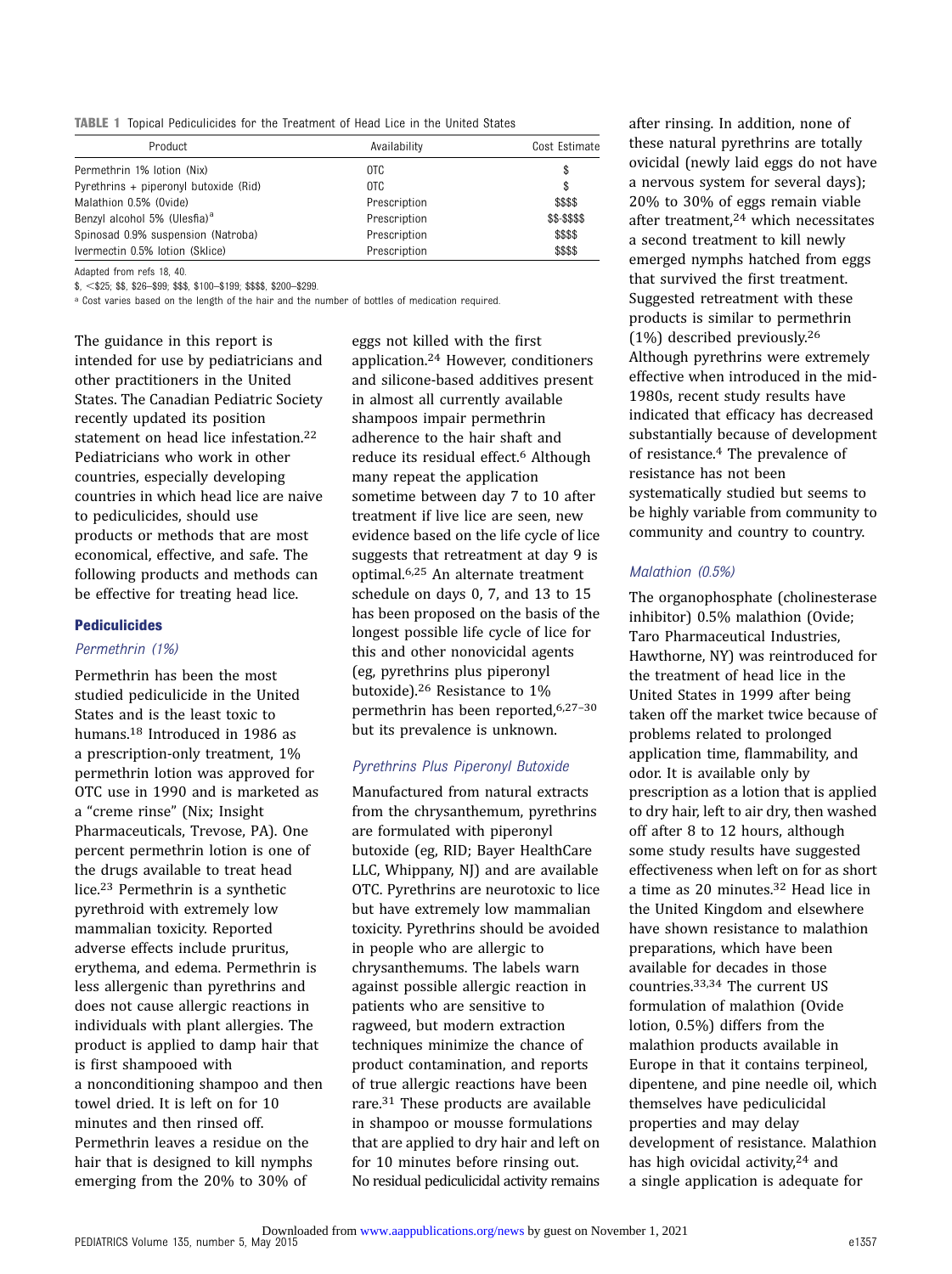most patients. When compared with pyrethrins and permethrin, malathion was the most pediculicidal and ovicidal agent with highest cure rates after 1 application.6,32 However, the product should be reapplied in 7 to 9 days if live lice are still seen. The high alcohol content of the product (78% isopropyl alcohol) makes it highly flammable; therefore, patients and their parents should be instructed to allow the hair to dry naturally; not to use a hair dryer, curling iron, or flat iron while the hair is wet; and not to smoke near a child receiving treatment. Safety and effectiveness of malathion lotion have not been established in children younger than 6 years, and the product is contraindicated in children younger than 24 months. Because malathion is a cholinesterase inhibitor, there is a theoretical risk of respiratory depression if accidentally ingested, although no such cases have been reported.

# Benzyl Alcohol 5%

Benzyl alcohol 5% (Ulesfia; Concordia Pharmaceuticals, Inc, Bridgetown, Barbados) was approved by the US Food and Drug Administration (FDA) in April 2009 for treatment of head lice in children older than 6 months. The product is not neurotoxic to the lice, but kills them by asphyxiation. Phase III trials of this agent have included 2 randomized, multicenter, double-blind, vehicle-controlled trials and 1 open-label study.35 The overall end point of these trials was treatment success or no live lice at 14 days after the final application. The effectiveness of benzyl alcohol (75.0%–76.2%) was statistically greater as compared with vehicle placebo (4.8%–26.2%). The most common adverse reactions after treatment included pruritus (12%), erythema (10%), pyoderma (7%), and ocular irritation  $(6%)$ .<sup>17</sup> When applied, sufficient amounts should be used on dry hair to saturate the scalp and entire length of the hair. Benzyl alcohol is not ovicidal and, therefore,

should be applied topically for 10 minutes and repeated as stated previously for permethrin 1%. Benzyl alcohol is available by prescription and should not be used in neonates, because it has been associated with the neonatal gasping syndrome.36

# Spinosad (0.9% Suspension)

Spinosad (Natroba; ParaPRO LLC, Carmel, IN) was approved by the FDA for topical use in children 6 months of age and older. It is contraindicated for children younger than 6 months because it also contains benzyl alcohol. The compounds, spinosyn A and spinosyn D, are derived through natural fermentation from soil bacterium, Saccharopolyspora spinosa. They are suspended in a natural ratio of 5:1 and together are known by the generic term spinosad. Spinosad has a broad spectrum of activity against insects, including many species of lice. Activity appears to be both ovicidal and pediculicidal by disrupting neuronal activity and lingering long enough to exert its effect on the developing larvae until they form an intact nervous system.37 Superiority of spinosad over permethrin has been demonstrated with treatment success rates of 84% to 87% as compared with 43% to 45%.38 Adverse reactions described include application site erythema (3%), ocular erythema (2%), and application site irritation  $(1\%)$ .<sup>38-40</sup> Spinosad is available by prescription and should be applied to dry hair by saturating the scalp and working outward to the ends of the hair, which may require a whole bottle. Spinosad should be rinsed 10 minutes after application. A second treatment is given at 7 days if live lice are seen. Safety in children younger than 4 years has not been established.

# Ivermectin (0.5%)

Ivermectin (Sklice; Sanofi Pasteur, Swiftwater, PA), a widely used anthelmintic agent, was approved in a lotion form by the FDA in 2012 for children 6 months or older for head lice. This medication increases the chloride ion permeability of muscle cells, resulting in hyperpolarization, paralysis, and death of the lice.<sup>41</sup> Combined data from 2 multisite, randomized, double-blinded studies comparing a single application of 0.5% ivermectin lotion with a vehicle control found that significantly more patients receiving ivermectin were louse free on day 2 as compared with the control (94.9% vs 31.1%), day 8 (85.2% vs 20.8%), and day 15 (73.8% vs 17.6%;  $P < .001$  for each comparison).41 Topical ivermectin lotion is available by prescription, is applied to dry hair and scalp, and is rinsed after 10 minutes. Only 1 application is required, because when the treated eggs hatch, the lice are not able to feed as a result of pharyngeal muscle paralysis and, therefore, are not viable.42 Adverse effects are rare and include skin or eye irritation and erythema, burning, or dryness.41

# Lindane (1%)

Lindane is no longer recommended by the American Academy of Pediatrics or the Medical Letter for use as treatment of pediculosis capitis.

# Removal of Topical Pediculicides

All topical pediculicides should be rinsed from the hair over a sink rather than in the shower or bath to limit skin exposure, and with warm rather than hot water to minimize absorption attributable to vasodilation.43

# Topical Reactions

Itching or mild burning of the scalp caused by inflammation of the skin in response to topical pharmaceutical agents can persist for many days after lice are killed and is not a reason for retreatment. Topical corticosteroids and oral antihistamines may be beneficial for relieving these signs and symptoms.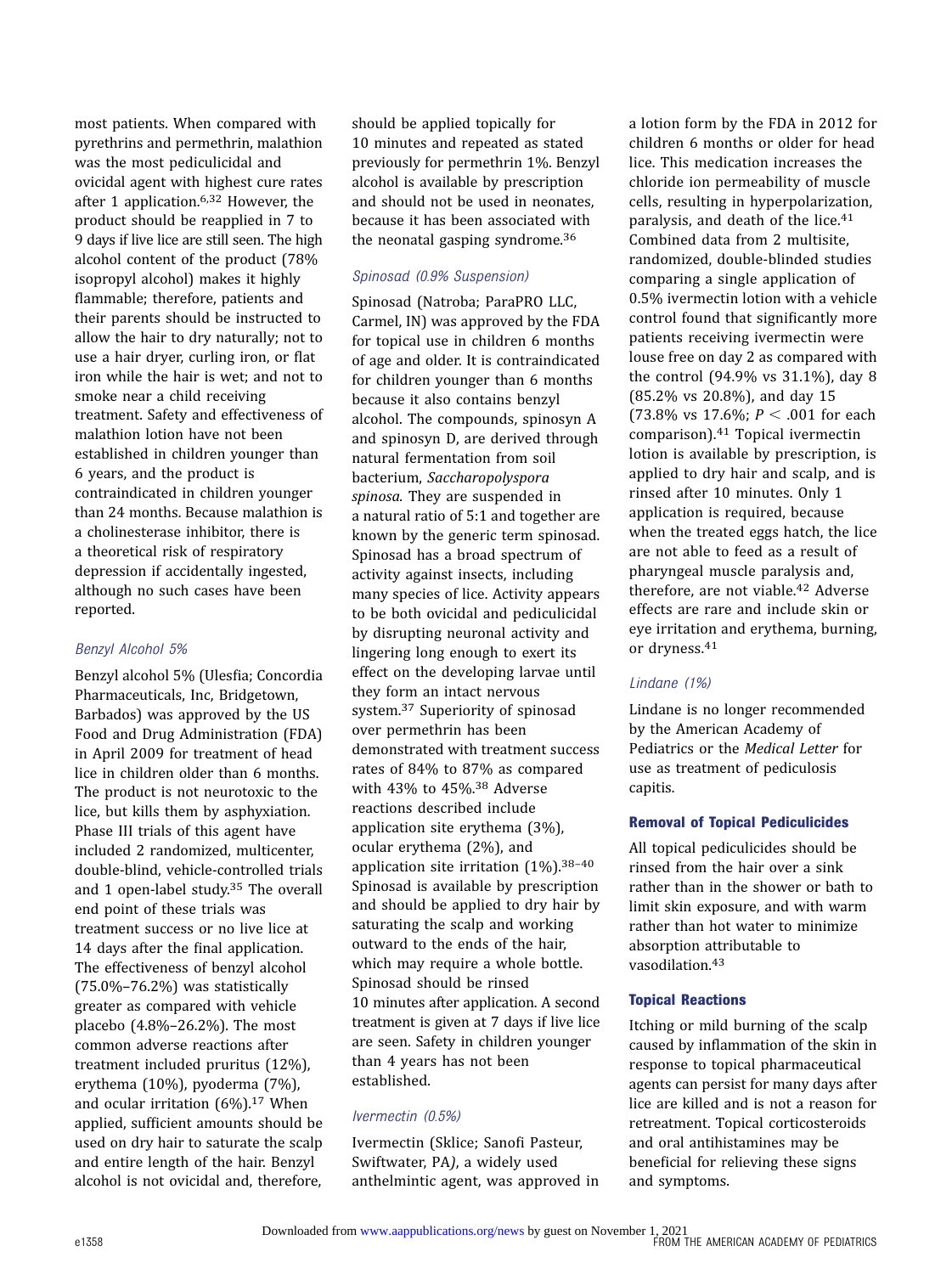# Scabicides Used Off-Label for Lice

# Permethrin (5%)

Permethrin 5% is not currently approved by the FDA for use as a pediculicide. Five percent permethrin (Elimite; Prestium Pharma, Inc, Newton, PA) is available by prescription only as a cream, usually applied overnight for scabies for infants as young as 2 months. It has been used for the treatment of head lice that seem to be recalcitrant to other treatments.44 The results of 1 study suggested that lice resistant to 1% permethrin will not succumb to higher concentrations.29

# Crotamiton (10%)

Crotamiton is not currently approved by the FDA for use as a pediculicide. This product is available by prescription only as a lotion (Eurax; Ranbaxy, Jacksonville, FL), usually used to treat scabies. One study showed it to be effective against head lice when applied to the scalp and left on for 24 hours before rinsing out.45 Other reports have suggested that 2 consecutive nighttime applications safely eradicate lice from adults.<sup>46</sup> Safety and absorption in children, adults, and pregnant women have not been evaluated.

# Oral Agents Used Off-Label for Lice Ivermectin

This product (Stromectol; Merck & Co, Whitehouse Station, NJ) is an anthelmintic agent structurally similar to macrolide antibiotic agents, but without antibacterial activity. A single oral dose of 200  $\mu$ g/kg, repeated in 10 days, has been shown to be effective against head lice.47,48 Most recently, a single oral dose of 400 mg/kg, repeated in 7 days, has been shown to be more effective than 0.5% malathion lotion.49 Ivermectin may cross the blood/brain barrier and block essential neural transmission; young children may be at higher risk of this adverse drug reaction. Therefore, oral ivermectin should not be used for children who weigh less than 15 kg.<sup>50,51</sup>

# Sulfamethoxazole-Trimethoprim

The oral antibiotic agent sulfamethoxazole-trimethoprim (Septra [Monarch Pharmaceuticals, Bristol, TN], Bactrim [Mutual Pharmaceutical, Philadelphia, PA], and generic cotrimoxazole) has been cited as effective against head lice. It is not currently approved by the FDA for use as a pediculicide.52 It is postulated that this antibiotic agent kills the symbiotic bacteria in the gut of the louse or perhaps has a direct toxic effect on the louse. The results of 1 study indicated increased effectiveness when sulfamethoxazoletrimethoprim was given in combination with permethrin 1% when compared with permethrin 1% or sulfamethoxazole-trimethoprim alone; however, the treatment groups were small.<sup>53</sup> Rare severe allergic reactions (Stevens-Johnson syndrome) to this medication make it a potentially undesirable therapy if alternative treatments exist.7

# ALTERNATIVE APPROACHES

# "Natural" Products

Essential oils have been widely used in traditional medicine for the eradication of head lice, but because of the variability of their constitution, the effects may not be reproducible.54 In addition, these oils (eg, ylang ylang oil) may be a source of contact sensitization, which limits their use. Several products have been studied (eg, Andiroba oil, Quassia vinegar, melaleuca oil [tea tree oil], lavender oil).55,56 As natural products, they are not required to meet FDA efficacy and safety standards for pharmaceuticals. HairClean 1-2-3 (Quantum Health, Eugene, OR [anise, ylang-ylang, coconut oils, and isopropyl alcohol]) was found to be at least as effective as the permethrin product Nix by 1 investigator.2 Although many plants naturally produce insecticides for their own protection that may be synthesized for use by humans, such as pyrethroids, some of these

insecticidal chemicals produce toxic effects as well. The safety and efficacy of herbal products are currently not regulated by the FDA, and until more data are available, their use in infants and children should be avoided.

# Occlusive Agents

Occlusive agents, such as "petrolatum shampoo," mayonnaise, butter or margarine, herbal oils, and olive oil, applied to suffocate the lice are widely used but have not been evaluated for effectiveness in randomized controlled trials. To date, only anecdotal information is available concerning effectiveness.

An uncontrolled, nonrandomized 2004 study reported a 96% "cure" rate with Cetaphil cleanser (Galderma Laboratories, Fort Worth, TX) applied to the hair, dried on with a handheld hair dryer, left on overnight, and washed out the next morning and repeated once per week for 3 weeks. Instructions for its use are available on the Internet.57 It has not been approved by the FDA for use as a pediculicide. Dimethicone lotion (4% long-chain linear silicone in a volatile silicone base) in two 8-hour treatments 1 week apart eradicated head lice in 69% of participants in the United Kingdom.58 In the United States, the OTC product LiceMD (Reckitt-Benckiser, Slough, England) contains dimethicone, an emollient. Isopropyl myristate 50% (Resultz; Nycomed Canada, Inc, Oakville, Ontario, Canada), a hair rinse that dissolves the waxy exoskeleton of the louse, which leads to dehydration and death of the louse, has recently become available in Canada.59,60

Close surveillance of patients treated with non–FDA-approved products may improve discovery of treatment failure early, so other evidence-based and FDA treatments might be implemented.

# **Desiccation**

The AirAllé (Larada Sciences, Salt Lake City, UT) device is a custom-built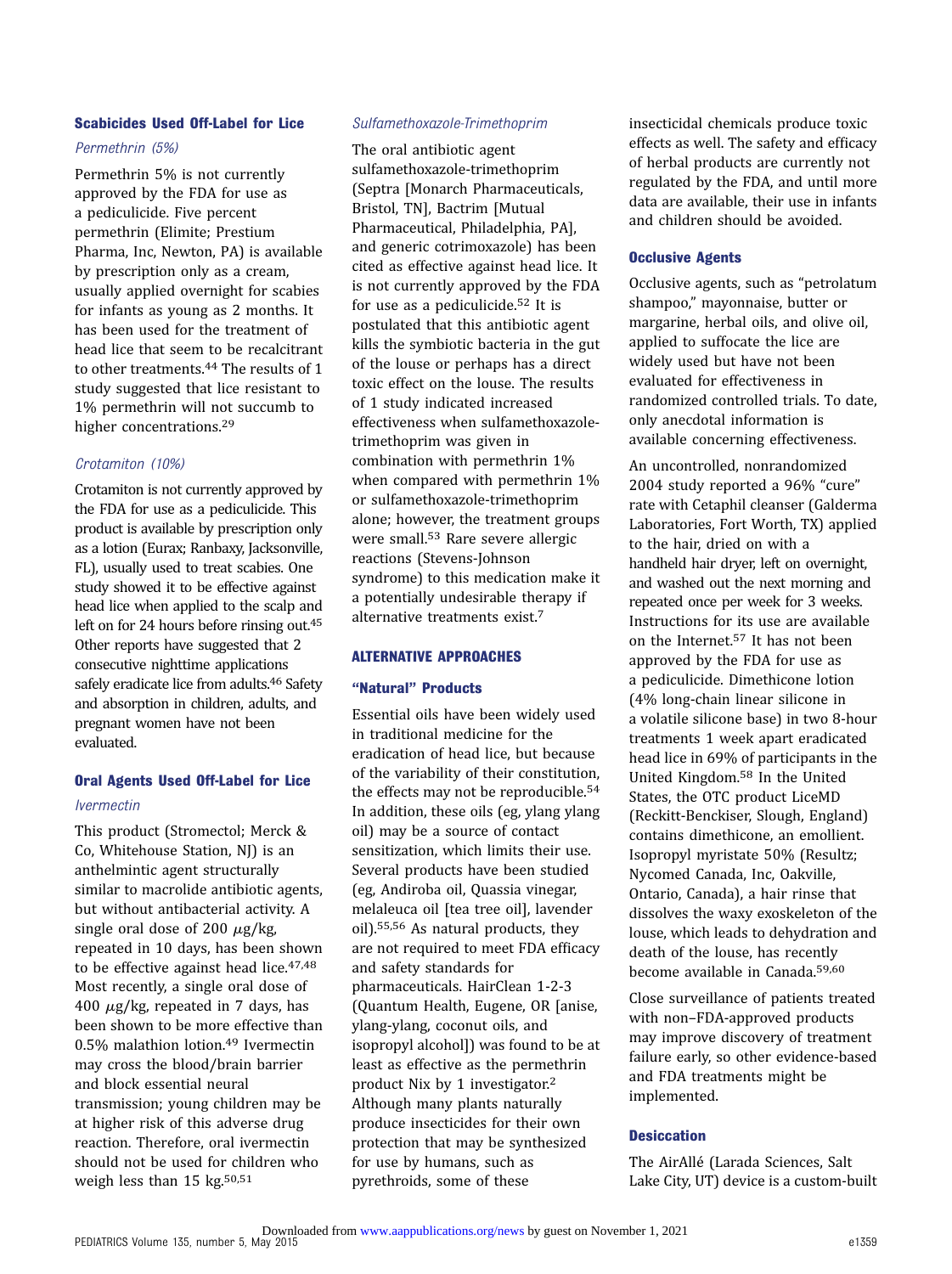machine that uses one 30-minute application of hot air in an attempt to desiccate the lice. One study showed that subjects had nearly 100% mortality of eggs and 80% mortality of hatched lice.61 The machine is expensive, and the operator requires special training in its use. A regular blow dryer should not be used in an attempt to accomplish this result, because investigators have shown that wind and blow dryers can cause live lice to become airborne and, thus, potentially spread to others in the vicinity.

# Other Agents

Highly flammable substances, such as gasoline or kerosene, or products intended for animal use, are never appropriate in treatment of head lice in humans.

# Manual Removal

Although there is little peerreviewed information in the literature about the benefits of the manual removal of live lice and nits, the inherent safety of the manual removal relative to the minor toxicity of the pesticides is real and can be part of an arsenal by pediatricians when determining treatment options. There is an obvious benefit of the manual removal process that can allow a parent and child to have some close, extended time together while safely removing infestations and residual debris without using potentially toxic chemicals on the child or in the environment. Furthermore, manual removal of nits will help to diminish the social stigma and isolation a child can have in the school setting. Individuals also may want to remove nits for aesthetic reasons or to decrease diagnostic confusion. Because none of the pediculicides are 100% ovicidal, nits (especially the ones within 1 cm of the scalp) should be removed manually after treatment with any product. Nit removal can be difficult and tedious.62 Fine-toothed "nit combs" are available to make the

process easier.63–<sup>66</sup> Nit-removal combs are sold commercially. However, it appears that type of comb used is less important than that combing occurs after treatment, which may be most easily accomplished on wet hair. Studies have suggested that lice removed by combing and brushing are damaged and rarely survive.11

There are battery-powered "electronic" louse combs with oscillating teeth (MagiComb; Quantum Health, Eugene, OR) that claim to remove live lice and nits as well as combs that resemble small "bug zappers" (Robi-Comb; LiceGuard LLC, Needham, MA) that claim to kill live lice.67 No randomized, casecontrolled studies have been performed with either type of comb. Their instructions warn not to use on people with a seizure disorder or a pacemaker.

Some products are available that claim to loosen the "glue" that attaches nits to the hair shaft, thus making the process of "nit-picking" easier. Vinegar or vinegar-based products are intended to be applied to the hair for 3 minutes before combing out the nits. No clinical benefit has been demonstrated.7,68 This product has not been tested with and is not indicated for use with permethrin, because it may interfere with permethrin's residual activity. A variety of other products, from acetone and bleach to vodka and WD-40 (WD-40 Company, San Diego, CA), have proved to be ineffective in loosening nits from the hair shaft $68$  and present an unacceptable risk to the patient. It seems that nature has protected the louse by making the nit sheath similar in composition to the hair, so that agents designed to unravel the nit sheath can also damage human hair.<sup>69</sup>

Although effective for removing lice and eggs, shaving the head generally is not required, nor recommended, because it can be traumatizing to a child and distressing to the parent.

# New Products

As new products are introduced, it is important to consider effectiveness, safety, expense, availability, patient preference, and ease of application. Assessment of the severity of the infestation, the number of recurrences, the local levels of resistance to available pediculicides, exclusion of children from school, and the potential for transmission also are important when deciding about the use of newer products.

# Pediculicide Resistance

No currently available pediculicide is 100% ovicidal, and resistance to pyrethrins, permethrin, and the United Kingdom formulation of malathion has been reported.33,34,70–<sup>75</sup> This resistance is not unanticipated, because insects develop resistance to products over time. The actual prevalence of resistance to particular products is not known and can be regional. It is important that health care professionals choose safe and effective products. When faced with a persistent case of head lice after using a pharmaceutical pediculicide, health care professionals can consider several possible explanations, including the following:

- misdiagnosis (no active infestation or misidentification);
- lack of adherence (patient unable or unwilling to follow treatment protocol);
- inadequate treatment (not using sufficient product to saturate hair; failing to follow directions);
- reinfestation (lice reacquired after treatment);
- lack of ovicidal or residual killing properties of the product (eggs not killed can hatch and cause selfreinfestation); and/or
- resistance of lice to the pediculicide.

If resistance is proven, and an active infestation is documented, benzyl alcohol 5% can be prescribed if the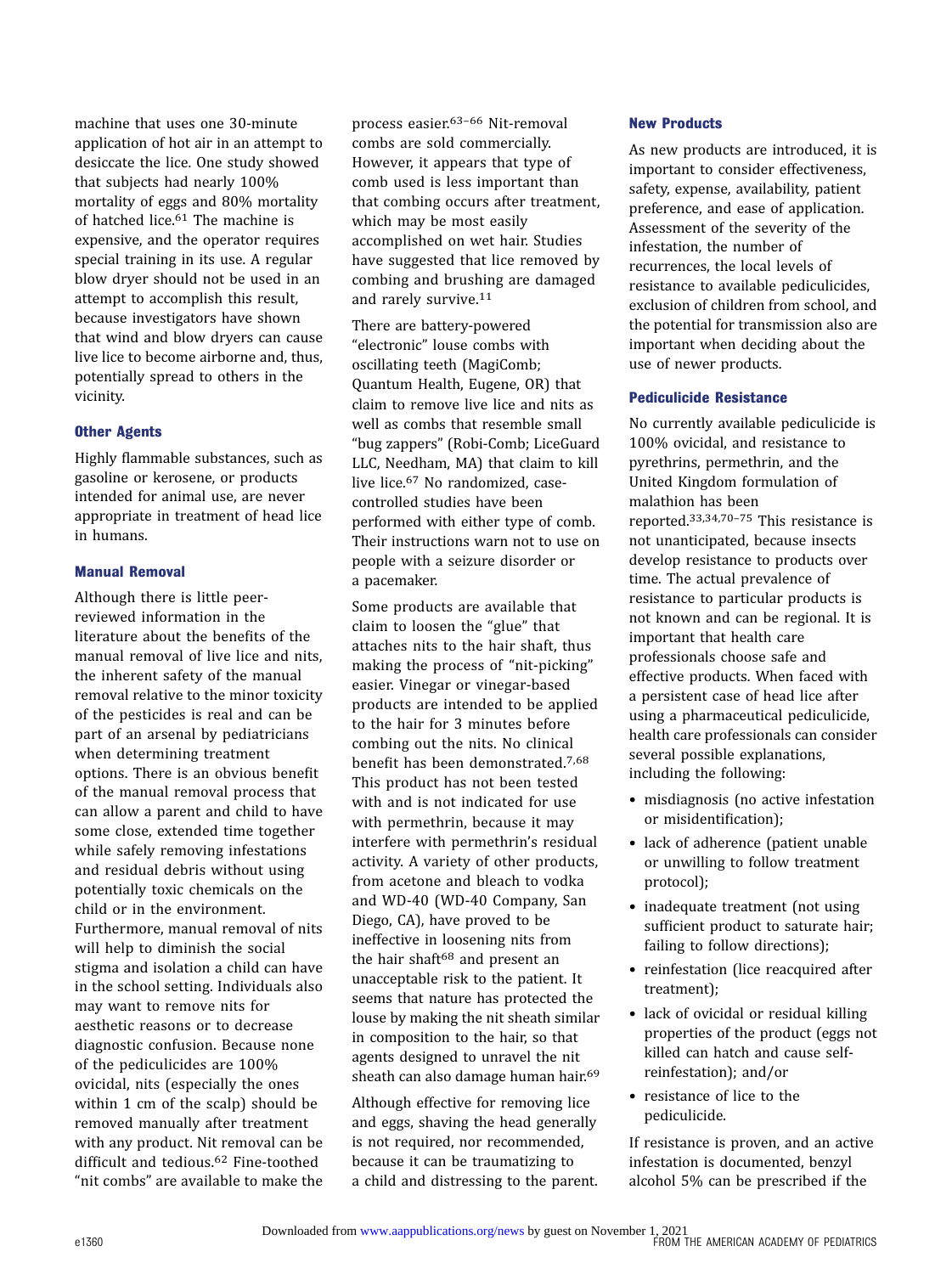patient is older than 6 months, or malathion 0.5% can be prescribed if the patient is older than 24 months if safe use by responsible parents seems reasonable. For younger patients, or if the parent cannot afford or does not wish to use a pediculicide, manual removal via wet combing or an occlusive method can be used, with emphasis on careful technique and the use of 2 to 4 properly timed treatment cycles.

# ENVIRONMENTAL INTERVENTIONS

If a person is identified with head lice, all household members should be checked for head lice, and those with live lice or nits within 1 cm of the scalp should be treated. In addition, it is prudent to treat family members who share a bed with the person with infestation, even if no live lice are found. Fomite transmission is less likely than transmission by head-tohead contact<sup>7</sup>; however, it is prudent to clean hair care items and bedding used by the individual with infestation. One study revealed that head lice can transfer to pillowcases at night, but the incidence is low (4%). Changing just the pillowcase could minimize this risk of head lice transmission.15 Only items that have been in contact with the head of the person with infestation in the 24 to 48 hours before treatment should be considered for cleaning, given the fact that louse survival off the scalp beyond 48 hours is extremely unlikely. Such items may include clothing, headgear, furniture, carpeting, and rugs. Washing, soaking, or drying items at temperatures greater than 130°F will kill stray lice or nits. Furniture, carpeting, car seats, and other fabrics or fabric-covered items can be vacuumed. Although head lice are able to survive for prolonged periods in chlorinated water, it is unlikely that there is a significant risk of transmission in swimming pools. One study revealed that submerged head lice became immobile and remained in place on 4 people infested with

head lice after 30 minutes of swimming.76 Pediculicide spray is not necessary and should not be used. Viable nits are unlikely to incubate and hatch at room temperatures; if they did, the nymphs would need to find a source of blood for feeding within hours of hatching. Although it is rarely necessary, items that cannot be washed can be bagged in plastic for 2 weeks, a time when any nits that may have survived would have hatched and nymphs would die without a source for feeding. Exhaustive cleaning measures are not beneficial.

#### CONTROL MEASURES IN SCHOOLS

# **Screening**

Screening for nits alone is not an accurate way of predicting which children are or will become infested, and screening for live lice has not been proven to have a significant effect on the incidence of head lice in a school community over time.8,19,77 In addition, such screening has not been shown to be cost-effective. In a prospective study of 1729 schoolchildren screened for head lice, only 31% of the 91 children with nits had concomitant live lice. Only 18% of those with nits alone converted to having an active infestation during 14 days of observation.78 Because of the lack of evidence of efficacy, routine classroom or schoolwide screening should be discouraged.

Although children with at least 5 nits within 1 cm of the scalp were significantly more likely to develop an infestation than were those with fewer nits (32% vs 7%), only onethird of the children at higher risk converted to having an active infestation. School exclusion of children with nits alone would have resulted in many of these children missing school unnecessarily. In addition, head lice infestations have been shown to have low contagion in classrooms.79 The results of several descriptive studies have suggested that education of parents in

diagnosing and managing head lice may be helpful.80–<sup>83</sup> Parents can be encouraged to check their children's heads for lice regularly and if the child is symptomatic. School screenings do not take the place of these more careful parental checks.13,84–<sup>86</sup> It may be helpful for the school nurse or other trained person to check a specific student's head if he or she is demonstrating symptoms.

# Management on the Day of Diagnosis

Because a child with an active head lice infestation likely has had the infestation for 1 month or more by the time it is discovered and poses little risk to others from the infestation, he or she should remain in class, but be discouraged from close direct head contact with others. If head lice is diagnosed in a child, confidentiality is important. The child's parent or guardian may be notified that day by telephone or by having a note sent home with the child at the end of the school day stating that prompt, proper treatment of this condition is in the best interest of the child and his or her classmates. Common sense and calm should prevail within a school when deciding how "contagious" an individual child may be (a child with hundreds versus a child with 2 live lice). It may be prudent to check other children who are symptomatic or who were most likely to have had direct head-to-head contact with the infested child. Some experts argue that because of the relatively high prevalence of head lice in young school-aged children, it may make more sense to alert parents only if a high percentage of children in a classroom are infested. Other experts feel strongly that these "alert letters" violate privacy laws, cause unnecessary public alarm, and reinforce the notion that a head lice infestation indicates a failure on the school's part rather than a community problem.85 However, studies examining the efficacy of alert letters are not available;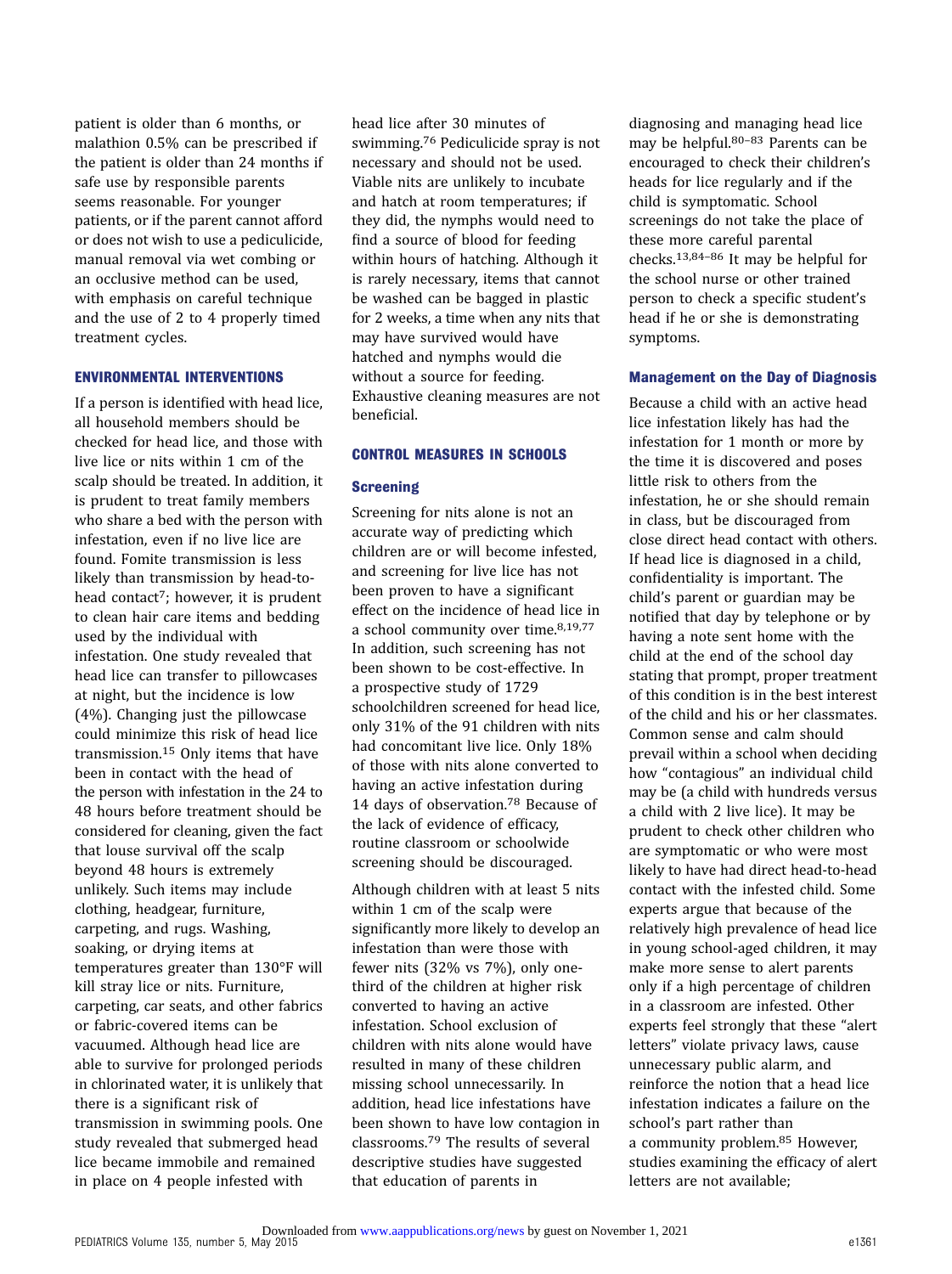consequently, some schools choose to design guidelines that they believe best meet the needs of their student population, understanding that although a head lice infestation may not pose a public health risk, it may create a public relations dilemma for a school.

# Criteria for Return to School

A child should not be restricted from school attendance because of lice, because head lice have low contagion within classrooms.79 "No-nit" policies that exclude children until all nits are removed may violate a child's civil liberties and are best addressed with legal counsel for schools. However, most health care professionals who care for children agree that no-nit policies should be abandoned.85 International guidelines established in 2007 for the effective control of head lice infestations stated that no-nit policies are unjust and should be discontinued, because they are based on misinformation rather than objective science.86 The American Academy of Pediatrics and the National Association of School Nurses87 discourage no-nit policies that exclude children from school. However, nit removal may decrease diagnostic confusion, decrease the possibility of unnecessary retreatment, and help to decrease the small risk of self-reinfestation and social stigmatization.

A school nurse familiar with lice infestations, if present, can perform a valuable service by rechecking a child's head if requested to do so by a parent. In addition, the school nurse can offer extra help to families of children who are repeatedly or chronically infested. In rare instances, it may be helpful to make home visits or involve public health nurses if there is concern about whether treatment is being conducted effectively. Parent education by school health professionals can reinforce similar goals for the medical home.

# SUMMARY OF KEY POINTS

- 1. No healthy child should be excluded from school or allowed to miss school time because of head lice or nits. Pediatricians may educate school communities that no-nit policies for return to school should be abandoned.
- 2. It is useful for pediatricians to be knowledgeable about head lice infestations and treatments (pediculicide and alternative therapies); they may take an active role as information resources for families, schools, and other community agencies.
- 3. Unless resistance to these products has been proven in the community, 1% permethrin or pyrethrins are a reasonable first choice for primary treatment of active infestations if pediculicide therapy is required.
- 4. Carefully communicated instructions on the proper use of products are important. Because current products are not completely ovicidal, applying the product at least twice, at proper intervals, is indicated if permethrin or pyrethrin products are used or if live lice are seen after prescription therapy per manufacturer's guidelines. Manual removal of nits immediately after treatment with a pediculicide is not necessary to prevent spread. In the school setting, nit removal may be considered to decrease diagnostic confusion and social stigmatization.
- 5. If resistance to available OTC products has been proven in the community, if the patient is too young, or if parents do not wish to use a pediculicide, consider the manual removal of lice/nits by methods such as "wet-combing" or an occlusive method (such as petroleum jelly or Cetaphil cleanser), with emphasis on careful technique, close surveillance, and repeating for at least 3 weekly cycles.
- 6. Benzyl alcohol 5% can be used for children older than 6 months, or malathion 0.5% can be used for children 2 years or older in areas where resistance to permethrin or pyrethrins has been demonstrated or for a patient with a documented infestation that has failed to respond to appropriately administered therapy with permethrin or pyrethrins. Spinosad and topical ivermectin are newer preparations that might prove helpful in difficult cases, but the cost of these preparations should be taken into account by the prescriber (Table 1).
- 7. New products should be evaluated for safety and effectiveness.
- 8. School personnel involved in detection of head lice infestation should be appropriately trained. The importance and difficulty of correctly diagnosing an active head lice infestation should be emphasized.
- 9. Head lice screening programs have not been proven to have a significant effect over time on the incidence of head lice in the school setting and are not cost-effective. Parent education programs may be helpful in the management of head lice in the school setting.

#### LEAD AUTHORS

Cynthia DiLaura Devore, MD, FAAP Gordon E. Schutze, MD, FAAP

# COUNCIL ON SCHOOL HEALTH EXECUTIVE COMMITTEE, 2014–2015

Jeffrey Okamoto, MD, FAAP, Chairperson Mandy Allison, MD, MSPH, MEd, FAAP Richard Ancona, MD, FAAP Elliott Attisha, DO, FAAP Cheryl De Pinto, MD, MPH, FAAP Breena Holmes, MD, FAAP Chris Kjolhede, MD, MPH, FAAP Marc Lerner, MD, FAAP Mark Minier, MD, FAAP Adrienne Weiss-Harrison, MD, FAAP Thomas Young, MD, FAAP

# LIAISONS

Beth Mattey, MS, RN, NCSN – National Association of School Nurses Mary Vernon-Smiley, MD, MPH, MDiv - Centers for Disease Control and Prevention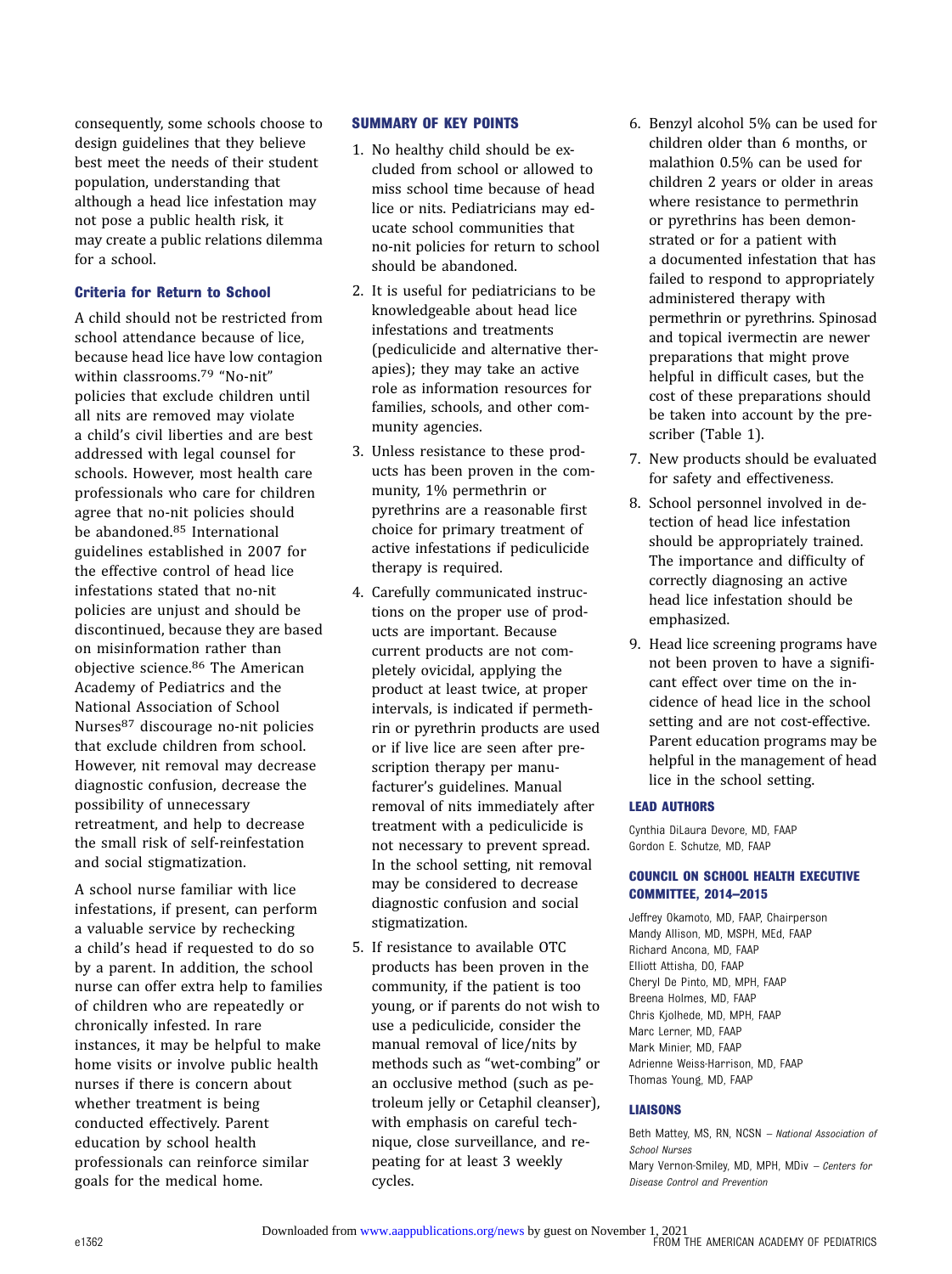Veda Johnson, MD, FAAP – School-Based Health Alliance Linda Grant, MD, MPH, FAAP – American School Health Association

#### FORMER EXECUTIVE COMMITTEE MEMBER

Cynthia Devore, MD, FAAP, Immediate Past Chairperson

#### **STAFF**

Madra Guinn-Jones, MPH

#### COMMITTEE ON INFECTIOUS DISEASES, 2014–2015

Carrie L. Byington, MD, FAAP, Chairperson Yvonne A. Maldonado, MD, FAAP, Vice Chairperson Elizabeth D. Barnett MD, FAAP H. Dele Davies, MD, FAAP Kathryn M. Edwards, MD, FAAP Mary Anne Jackson, MD, FAAP, Red Book Associate Editor Yvonne A. Maldonado, MD, FAAP Dennis L. Murray, MD, FAAP Mobeen H. Rathore, MD, FAAP José R. Romero, MD, FAAP Mark H. Sawyer, MD, FAAP Gordon E. Schutze, MD, FAAP Rodney E. Willoughby, MD, FAAP Theoklis E. Zaoutis, MD, FAAP

#### EX OFFICIO

Henry H. Bernstein, DO, FAAP – Red Book Online Associate Editor

Michael T. Brady, MD, FAAP – Red Book Associate Editor David W. Kimberlin, MD, FAAP – Red Book Editor Sarah S. Long, MD, FAAP – Red Book Associate Editor H. Cody Meissner, MD, FAAP – Visual Red Book Associate Editor

#### LIAISONS

- Doug Campos-Outcalt, MD, MPA American Academy of Family Physicians
- Marc A. Fischer, MD, FAAP Centers for Disease Control and Prevention
- Bruce G. Gellin, MD National Vaccine Program Office Richard L. Gorman, MD, FAAP – National Institutes of

Health Lucia H. Lee, MD, FAAP – US Food and Drug Administration

R. Douglas Pratt, MD – US Food and Drug Administration

Joan L. Robinson, MD - Canadian Pediatric Society Marco Aurelio Palazzi Safadi, MD – Sociedad Latinoamericana de Infectologia Pediatrica (SLIPE) Jane F. Seward, MBBS, MPH, FAAP – Centers for

Disease Control and Prevention Jeffrey R. Starke, MD, FAAP – American Thoracic Society

Geoffrey R. Simon, MD, FAAP – Committee on Practice Ambulatory Medicine

Tina Q. Tan, MD, FAAP – Pediatric Infectious

Diseases Society

#### **STAFF**

Jennifer M. Frantz, MPH

#### **REFERENCES**

- 1. Gratz NG. Human Lice: Their Prevalence, Control and Resistance to Insecticides-A Review, 1985–1997. Geneva, Switzerland: World Health Organization, Division of Control of Tropical Diseases, WHO Pesticide Evaluation Scheme; 1997
- 2. Hansen RC, O'Haver J. Economic considerations associated with Pediculus humanus capitis infestation. Clin Pediatr (Phila). 2004;43(6):523–527
- 3. Gordon SC. Shared vulnerability: a theory of caring for children with persistent head lice. J Sch Nurs. 2007;23(5):283–292
- 4. Burkhart CG. Relationship of treatmentresistant head lice to the safety and efficacy of pediculicides. Mayo Clin Proc. 2004;79(5):661–666
- 5. Pollack RJ, Kiszewski AE, Spielman A. Overdiagnosis and consequent mismanagement of head louse infestations in North America. Pediatr Infect Dis J. 2000;19(8):689–693, discussion 694
- 6. Meinking TL, Serrano L, Hard B, et al. Comparative in vitro pediculicidal efficacy of treatments in a resistant head lice population in the United States. Arch Dermatol. 2002;138(2):220–224
- 7. Meinking T, Taplin D. Infestations. In: Schachner LA, Hansen RC, eds. Pediatric Dermatology. 2nd ed. New York, NY: Churchill Livingstone; 1995: 1347–1392
- 8. Meinking TA. Infestations. Curr Probl Dermatol. 1999;11:73–120
- 9. Centers for Disease Control and Prevention. Parasites: lice: head lice. Available at: [www.cdc.gov/parasites/lice/](http://www.cdc.gov/parasites/lice/head/) [head/.](http://www.cdc.gov/parasites/lice/head/) Accessed February 26, 2015
- 10. Burgess IF. Human lice and their management. Adv Parasitol. 1995;36: 271–342
- 11. Chunge RN, Scott FE, Underwood JE, Zavarella KJ. A review of the epidemiology, public health importance, treatment and control of head lice. Can J Public Health. 1991;82(3):196–200
- 12. Burkhart CN, Burkhart CG. Fomite transmission in head lice. J Am Acad Dermatol. 2007;56(6):1044–1047
- 13. Chunge RN, Scott FE, Underwood JE, Zavarella KJ. A pilot study to investigate transmission of headlice. Can J Public Health. 1991;82(3):207–208
- 14. Maunder JW. Human lice: some basic facts and misconceptions. Bull Pan Am Health Organ. 1985;19(2):194–197
- 15. Speare R, Cahill C, Thomas G. Head lice on pillows, and strategies to make a small risk even less. Int J Dermatol. 2003;42(8):626–629
- 16. Mumcuoglu KY, Friger M, Ioffe-Uspensky I, Ben-Ishai F, Miller J. Louse comb versus direct visual examination for the diagnosis of head louse infestations. Pediatr Dermatol. 2001;18(1):9–12
- 17. Burgess I. Detection combing. Nurs Times. 2002;98(46):57
- 18. Jones KN, English JC III. Review of common therapeutic options in the United States for the treatment of pediculosis capitis. Clin Infect Dis. 2003; 36(11):1355–1361
- 19. Vander Stichele RH, Dezeure EM, Bogaert MG. Systematic review of clinical efficacy of topical treatments for head lice. BMJ. 1995;311(7005):604–608
- 20. Eisenhower C, Farrington EA. Advancements in the treatment of head lice in pediatrics. J Pediatr Health Care. 2012;26(6):451–461, quiz 462–464
- 21. Van der Wouden JC, Klootwijk T, Le Cleach L, et al. Interventions for treating head lice. Cochrane Database Syst Rev. 2011;(10):CD009321
- 22. Canadian Paediatric Society. Head lice infestations: a clinical update. Paediatr Child Health. 2008;13(8):692–696 (Reaffirmed January 30, 2013)
- 23. Abramowicz M, ed. Drugs for parasitic infections. Med Lett Drugs Ther. 2007;5 (suppl):e1–e15
- 24. Meinking TL, Taplin D, Kalter DC, Eberle MW. Comparative efficacy of treatments for pediculosis capitis infestations. Arch Dermatol. 1986;122(3):267–271
- 25. Hansen RC; Working Group on the Treatment of Resistant Pediculosis. Guidelines for the treatment of resistant pediculosis. Contemp Pediatr. 2000;17 (suppl):1–10
- 26. Lebwohl M, Clark L, Levitt J. Therapy for head lice based on life cycle, resistance, and safety considerations. Pediatrics. 2007;119(5):965–974
- 27. Mumcuoglu KY, Hemingway J, Miller J, et al. Permethrin resistance in the head louse Pediculus capitis from Israel. Med Vet Entomol. 1995;9(4):427–432, 447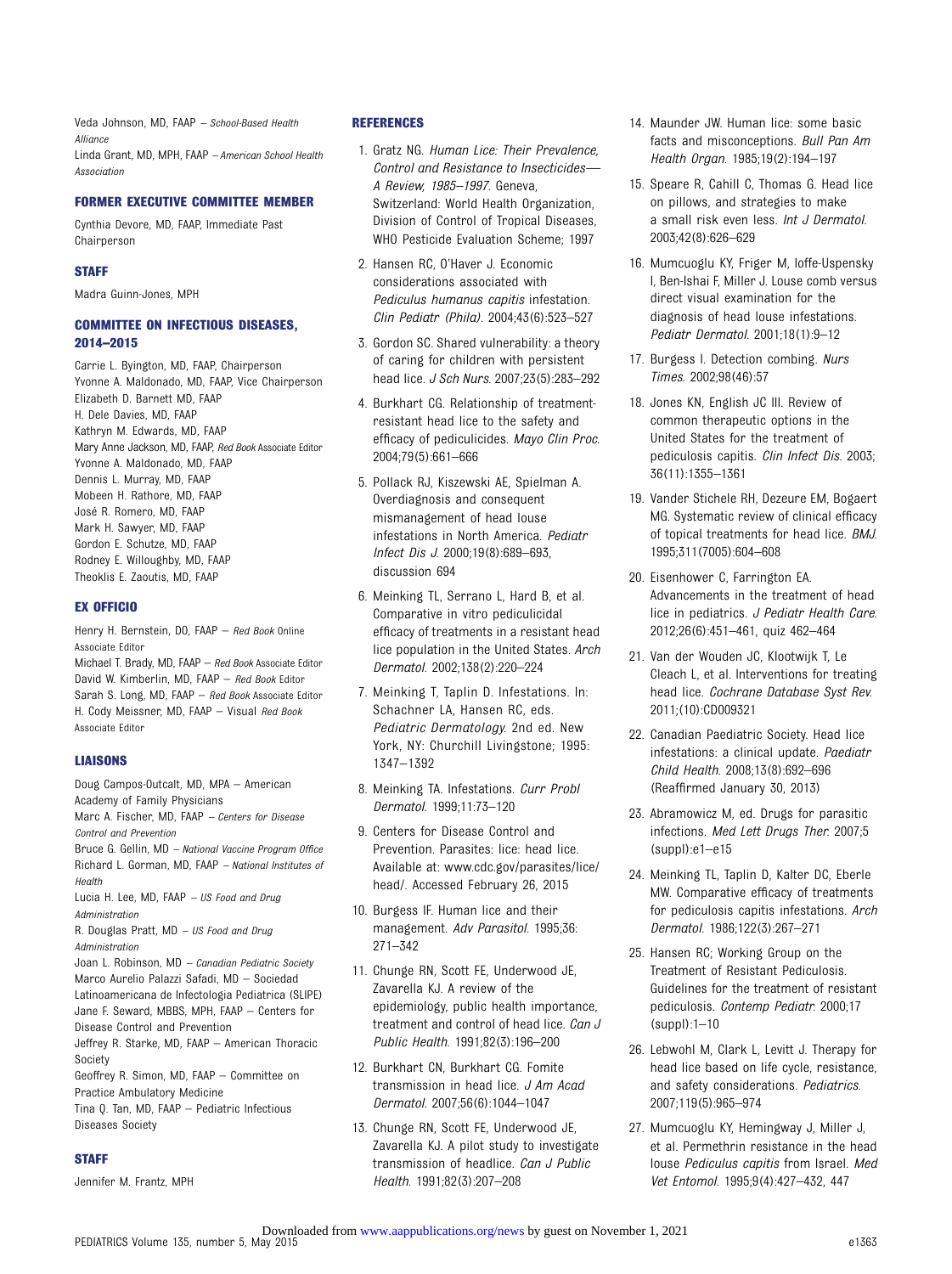- 28. Rupes V, Moravec J, Chmela J, Ledvinka J, Zelenkova J. A resistance of head lice (Pediculus capitis) to permethrin in Czech Republic. Cent Eur J Public Health. 1995;3(1):30–32
- 29. Pollack RJ, Kiszewski A, Armstrong P, et al. Differential permethrin susceptibility of head lice sampled in the United States and Borneo. Arch Pediatr Adolesc Med. 1999;153(9):969–973
- 30. Yoon KS, Gao JR, Lee SH, Clark JM, Brown L, Taplin D. Permethrin-resistant human head lice, Pediculus capitis, and their treatment. Arch Dermatol. 2003;139(8): 994–1000
- 31. Rasmussen JE. Pediculosis: treatment and resistance. Adv Dermatol. 1986;1: 109–125
- 32. Meinking TL, Vicaria M, Eyerdam DH, Villar ME, Reyna S, Suarez G. Efficacy of a reduced application time of Ovide lotion (0.5% malathion) compared to Nix creme rinse (1% permethrin) for the treatment of head lice. Pediatr Dermatol. 2004;21(6):670–674
- 33. Downs AM, Stafford KA, Harvey I, Coles GC. Evidence for double resistance to permethrin and malathion in head lice. Br J Dermatol. 1999;141(3):508–511
- 34. Bailey AM, Prociv P. Persistent head lice following multiple treatments: evidence for insecticide resistance in Pediculus humanus capitis [letter]. Australas J Dermatol. 2001;42(2):146
- 35. Meinking TL, Villar ME, Vicaria M, et al. The clinical trials supporting benzyl alcohol lotion 5% (Ulesfia): a safe and effective topical treatment for head lice (pediculosis humanus capitis). Pediatr Dermatol. 2010;27(1):19–24
- 36. Centers for Disease Control (CDC). Neonatal deaths associated with use of benzyl alcohol—United States. MMWR Morb Mortal Wkly Rep. 1982;31(22):290–291
- 37. Villegas SC, Breitzka RL. Head lice and the use of spinosad. Clin Ther. 2012; 34(1):14–23
- 38. Stough D, Shellabarger S, Quiring J, Gabrielsen AA Jr. Efficacy and safety of spinosad and permethrin creme rinses for pediculosis capitis (head lice). Pediatrics. 2009;124(3). Available at: www. pediatrics.org/cgi/content/full/124/3/e389
- 39. Cole SW, Lundquist LM. Spinosad for treatment of head lice infestation. Ann Pharmacother. 2011;45(7-8):954–959
- 40. Pharmacy Benefits VA. Management Services, Medical Advisory Panel, and VISN Pharmacist executives. Spinosad topical suspension (natroba). National drug monograph, November 2011. Available at: [www.pbm.va.gov/](http://www.pbm.va.gov/clinicalguidance/drugmonographs/spinosadmonograph.doc) [clinicalguidance/drugmonographs/](http://www.pbm.va.gov/clinicalguidance/drugmonographs/spinosadmonograph.doc) [spinosadmonograph.doc.](http://www.pbm.va.gov/clinicalguidance/drugmonographs/spinosadmonograph.doc) Accessed September 3, 2014
- 41. Pariser DM, Meinking TL, Bell M, Ryan WG. Topical 0.5% ivermectin lotion for treatment of head lice. N Engl J Med. 2012;367(18):1687–1693
- 42. Deeks LS, Naunton M, Currie MJ, Bowden FJ. Topical ivermectin 0.5% lotion for treatment of head lice. Ann Pharmacother. 2013;47(9):1161–1167
- 43. Chesney PJ, Burgess IF. Lice: resistance and treatment. Contemp Pediatr. 1998; 15(11):181–192
- 44. Abramowicz M, ed. Drugs for head lice. Med Lett Drugs Ther. 1997;39(992):6–7
- 45. Karacic I, Yawalkar SJ. A single application of crotamiton lotion in the treatment of patients with pediculosis capitis. Int J Dermatol. 1982;21(10): 611–613
- 46. Burkhart CG, Burkhart CN, Burkhart KM. An assessment of topical and oral prescription and over-the-counter treatments for head lice. J Am Acad Dermatol. 1998;38(6 pt 1):979–982
- 47. Glaziou P, Nyguyen LN, Moulia-Pelat JP, Cartel JL, Martin PM. Efficacy of ivermectin for the treatment of head lice (Pediculosis capitis). Trop Med Parasitol. 1994;45(3):253–254
- 48. Dourmishev AL, Dourmishev LA, Schwartz RA. Ivermectin: pharmacology and application in dermatology. Int J Dermatol. 2005;44(12):981–988
- 49. Chosidow O, Giraudeau B, Cottrell J, et al. Oral ivermectin versus malathion lotion for difficult-to-treat head lice. N Engl J Med. 2010;362(10):896–905
- 50. Burkhart KM, Burkhart CN, Burkhart CG. Our scabies treatment is archaic, but ivermectin has arrived. [letter] Int J Dermatol. 1998;37(1):76–77
- 51. Burkhart CN, Burkhart CG. Another look at ivermectin in the treatment of scabies and head lice [letter]. Int J Dermatol. 1999;38(3):235
- 52. Shashindran CH, Gandhi IS, Krishnasamy S, Ghosh MN. Oral therapy of pediculosis

capitis with cotrimoxazole. Br J Dermatol. 1978;98(6):699–700

- 53. Hipolito RB, Mallorca FG, Zuniga-Macaraig ZO, Apolinario PC, Wheeler-Sherman J. Head lice infestation: single drug versus combination therapy with one percent permethrin and trimethoprim/ sulfamethoxazole. Pediatrics. 2001;107(3). Available at: [www.pediatrics.org/cgi/](http://www.pediatrics.org/cgi/content/full/107/3/E30) [content/full/107/3/E30](http://www.pediatrics.org/cgi/content/full/107/3/E30)
- 54. Priestley CM, Burgess IF, Williamson EM. Lethality of essential oil constituents towards the human louse, Pediculus humanus, and its eggs. Fitoterapia. 2006; 77(4):303–309
- 55. Mac-Mary S, Messikh R, Jeudy A, et al. Assessment of the efficacy and safety of a new treatment for head lice. ISRN Dermatol. 2012;2012:460467
- 56. Barker SC, Altman PM. A randomised, assessor blind, parallel group comparative efficacy trial of three products for the treatment of head lice in children—melaleuca oil and lavender oil, pyrethrins and piperonyl butoxide, and a "suffocation" product. BMC Dermatol. 2010;10(10):6
- 57. Pearlman D. Nuvo treatment for head lice. Available at: [www.nuvoforheadlice.](http://www.nuvoforheadlice.com/) [com/.](http://www.nuvoforheadlice.com/) Accessed September 3, 2014
- 58. Burgess IF, Brown CM, Lee PN. Treatment of head louse infestation with 4% dimeticone lotion: randomised controlled equivalence trial. BMJ. 2005; 330(7505):1423
- 59. Burgess LF, Lee PN, Brown CM. Randomised, controlled, parallel group clinical trials to evaluate the efficacy of isopropyl myristate/cyclomethicone solution against head lice. Pharm J. 2008;280:371–375
- 60. Kaul N, Palma KG, Silagy SS, Goodman JJ, Toole J. North American efficacy and safety of a novel pediculicide rinse, isopropyl myristate 50% (Resultz). J Cutan Med Surg. 2007;11(5):161–167
- 61. Goates BM, Atkin JS, Wilding KG, et al. An effective nonchemical treatment for head lice: a lot of hot air. Pediatrics. 2006;118(5):1962–1970
- 62. Ibarra J, Hall DM. Head lice in schoolchildren. Arch Dis Child. 1996; 75(6):471–473
- 63. Bainbridge CV, Klein GL, Neibart SI, et al. Comparative study of the clinical effectiveness of a pyrethrin-based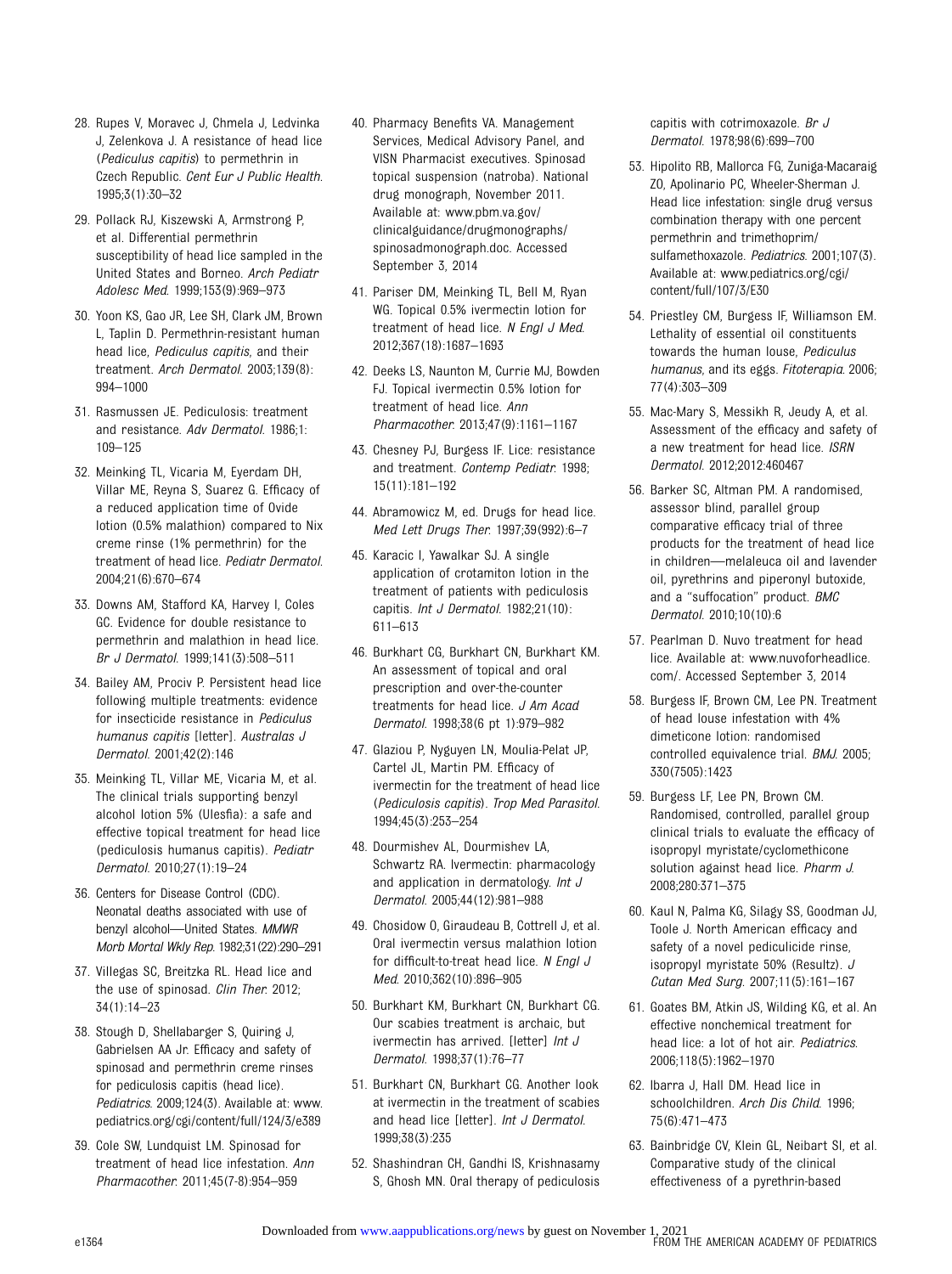pediculicide with combing versus a permethrin-based pediculicide with combing [published correction appears in Clin Pediatr (Phila). 1998;37 (4):276]. Clin Pediatr (Phila). 1998;37(1): 17–22

- 64. Burkhart CN, Arbogast J. Head lice therapy revisited [letter]. Clin Pediatr (Phila). 1998;37(6):395
- 65. Speare R, Canyon DV, Cahill C, Thomas G. Comparative efficacy of two nit combs in removing head lice (Pediculus humanus var. capitis) and their eggs. Int J Dermatol. 2007;46(12):1275–1278
- 66. Gallardo A, Toloza A, Vassena C, Picollo MI, Mougabure-Cueto G. Comparative efficacy of commercial combs in removing head lice (Pediculus humanus capitis) (Phthiraptera: Pediculidae). Parasitol Res. 2013;112(3):1363–1366
- 67. O'Brien E. Detection and removal of head lice with an electronic comb: zapping the louse! J Pediatr Nurs. 1998;13(4): 265–266
- 68. Burkhart CN, Burkhart CG, Pchalek I, Arbogast J. The adherent cylindrical nit structure and its chemical denaturation in vitro: an assessment with therapeutic implications for head lice. Arch Pediatr Adolesc Med. 1998;152(7):711–712
- 69. Burkhart CN, Burkhart CG. Head lice: scientific assessment of the nit sheath with clinical ramifications and therapeutic options. J Am Acad Dermatol. 2005;53(1):129–133
- 70. Ko CJ, Elston DM. Pediculosis. J Am Acad Dermatol. 2004;50(1):1–12, quiz 13–14
- 71. Hunter JA, Barker SC. Susceptibility of head lice (Pediculus humanus capitis) to pediculicides in Australia. Parasitol Res. 2003;90(6):476–478
- 72. Meinking TL, Entzel P, Villar ME, Vicaria M, Lemard GA, Porcelain SL. Comparative efficacy of treatments for pediculosis capitis infestations: update 2000. Arch Dermatol. 2001;137(3):287–292
- 73. Bartels CL, Peterson KE, Taylor KL. Head lice resistance: itching that just won't stop. Ann Pharmacother. 2001;35(1): 109–112
- 74. Canyon D, Speare R. Do head lice spread in swimming pools? Int J Dermatol. 2007; 46(11):1211–1213
- 75. Bouvresse S, Berdjane Z, Durand R, Bouscaillou J, Izri A, Chosidow O. Permethrin and malathion resistance in head lice: results of ex vivo and molecular assays. J Am Acad Dermatol. 2012;67(6):1143–1150
- 76. Williams LK, Reichert A, MacKenzie WR, Hightower AW, Blake PA. Lice, nits, and school policy. Pediatrics. 2001;107(5): 1011–1015
- 77. Heukelbach J, Wilcke T, Winter B, Feldmeier H. Epidemiology and morbidity of scabies and pediculosis capitis in resource-poor communities in Brazil. Br J Dermatol. 2005;153(1):150–156
- 78. Hootman J. Quality improvement projects related to pediculosis management. J Sch Nurs. 2002;18(2):80–86
- 79. Mathias RG, Wallace JF. Control of headlice: using parent volunteers. Can J Public Health. 1989;80(6):461–463
- 80. Clore ER, Longyear LA. Comprehensive pediculosis screening programs for elementary schools. J Sch Health. 1990; 60(5):212–214
- 81. Donnelly E, Lipkin J, Clore ER, Altschuler DZ. Pediculosis prevention and control strategies of community health and school nurses: a descriptive study. J Community Health Nurs. 1991;8(2):85–95
- 82. Brainerd E. From eradication to resistance: five continuing concerns about pediculosis. J Sch Health. 1998; 68(4):146–150
- 83. Clore ER. Dispelling the common myths about pediculosis. J Pediatr Health Care. 1989;3(1):28–33
- 84. Aston R, Duggal H, Simpson J, Burgess I; Stafford Group. Head lice: evidence-based guidelines based on the Stafford Report. J Fam Health Care. 2002;12(suppl 5):1–21
- 85. Mumcuoglu KY, Meinking TA, Burkhart CN, Burkhart CG. Head louse infestations: the "no nit" policy and its consequences. Int J Dermatol. 2006;45(8):891–896
- 86. Mumcuoglu KY, Barker SC, Burgess IE, et al. International guidelines for effective control of head louse infestations. J Drugs Dermatol. 2007; 6(4):409–414
- 87. National Association of School Nurses. Position statement: pediculosis in the school community. Silver Spring, MD: National Association of School Nurses; 1999 (Revised 2011). Available at: [www.](http://www.nasn.org/Portals/0/positions/2011pspediculosis.pdf) [nasn.org/Portals/0/positions/](http://www.nasn.org/Portals/0/positions/2011pspediculosis.pdf) [2011pspediculosis.pdf](http://www.nasn.org/Portals/0/positions/2011pspediculosis.pdf). Accessed September 3, 2014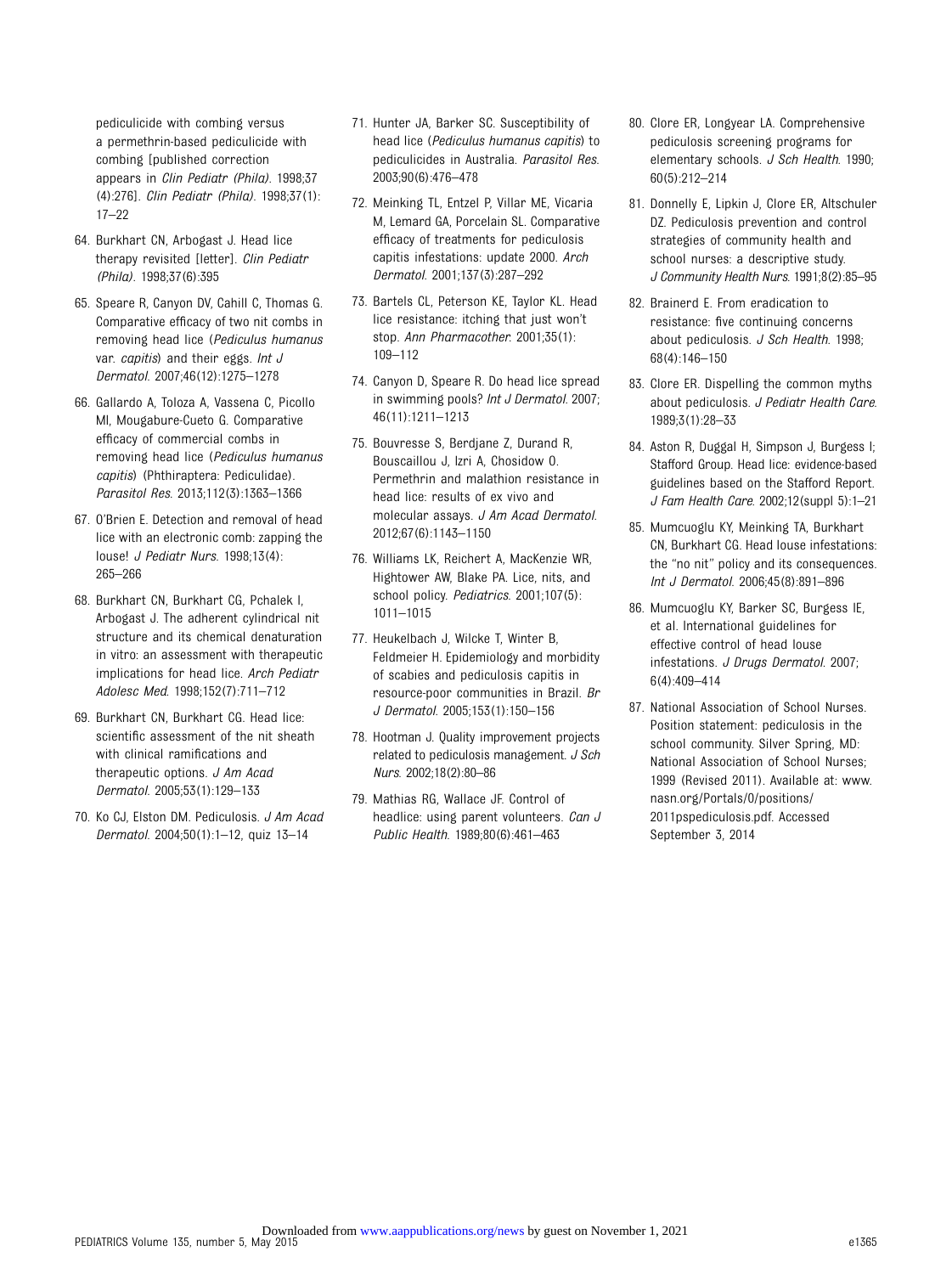# **Head Lice**

# *Pediatrics* originally published online April 27, 2015; AND COMMITTEE ON INFECTIOUS DISEASES Cynthia D. Devore, Gordon E. Schutze and THE COUNCIL ON SCHOOL HEALTH

| Updated Information $\&$<br><b>Services</b> | including high resolution figures, can be found at:<br>http://pediatrics.aappublications.org/content/early/2015/04/21/peds.2<br>015-0746                                          |
|---------------------------------------------|-----------------------------------------------------------------------------------------------------------------------------------------------------------------------------------|
| <b>Subspecialty Collections</b>             | This article, along with others on similar topics, appears in the<br>following collection(s):<br><b>CME</b><br>http://www.aappublications.org/cgi/collection/cme                  |
| <b>Permissions &amp; Licensing</b>          | Information about reproducing this article in parts (figures, tables) or<br>in its entirety can be found online at:<br>http://www.aappublications.org/site/misc/Permissions.xhtml |
| <b>Reprints</b>                             | Information about ordering reprints can be found online:<br>http://www.aappublications.org/site/misc/reprints.xhtml                                                               |

**American Academy of Pediatrics** 



DEDICATED TO THE HEALTH OF ALL CHILDREN®